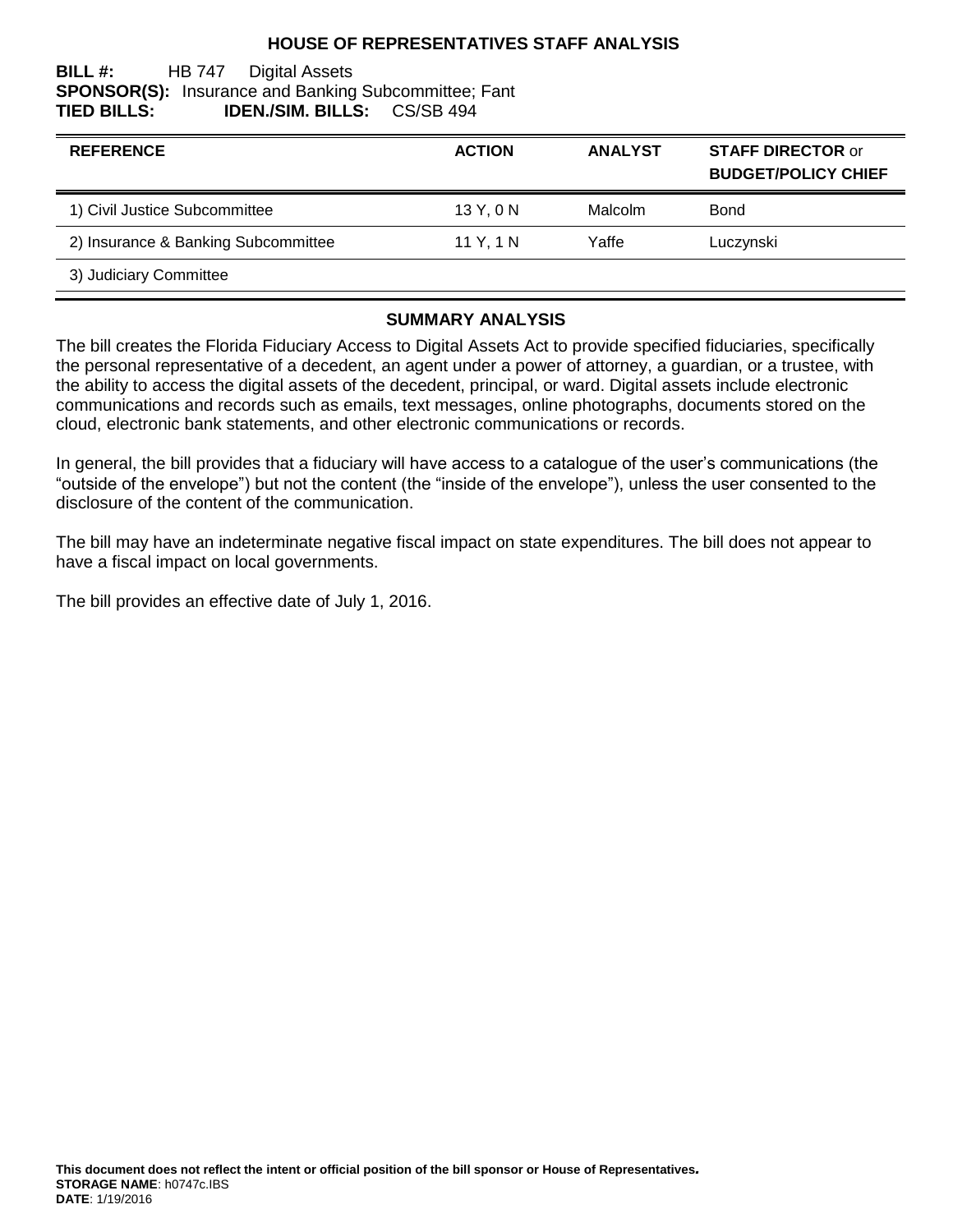#### **FULL ANALYSIS**

### **I. SUBSTANTIVE ANALYSIS**

#### A. EFFECT OF PROPOSED CHANGES:

#### **Current Situation**

Many documents and records that once existed in tangible form, such as letters, contracts, and financial and bank statements, are being replaced by intangible digital assets<sup>1</sup> that are not readily discoverable or accessible. Substantial amounts of valuable electronic data and digital assets are acquired and stored in cell phones, computers, online accounts, and other devices. Consequently, a family member or personal representative often faces substantial challenges when trying to identify, locate, or access the digital assets of a deceased or incapacitated person.

This switch to digital assets raises a number of issues: Upon an account holder's death or incapacity, how does a fiduciary identify and locate that person's digital assets? Who then has control or ownership? How is an account accessed when no one has the decedent's password? Does the original terms-of-service agreement control whether a fiduciary may gain access to an account?

Resolution of these issues require balancing the fiduciary's duty to identify and access the digital assets with the Internet Service Provider's (ISP) duty to protect the original account holder's privacy in accordance with state and federal computer security laws. An additional barrier may exist in the termsof-service agreement that the original account holder agreed to when initiating a contract with the ISP.

#### **Electronic Communication Laws**

#### *Federal Law*

Federal laws prohibit the unauthorized access of both computer systems and certain types of protected data. The Stored Communications Act<sup>2</sup> (SCA) establishes privacy rights and prohibits certain electronic communication services or remote computing services from knowingly divulging the contents of certain electronic communications and files. An ISP is prohibited from voluntarily divulging the contents of stored communications unless an exception applies under the SCA. However, a "lawful consent" exception allows an ISP to voluntarily disclose electronic communications if lawful consent is given.<sup>3</sup>

The privacy protections in the SCA are viewed by some as being substantial barriers for family members and fiduciaries who seek to access the contents of a deceased or incapacitated user's online accounts.<sup>4</sup> The ISPs see them as restrictions on their ability to disclose electronic communications to anyone, unless certain exceptions are met. Their reasoning is that if the SCA applies, the ISP is prohibited from disclosing the contents of the communications and files.<sup>5</sup>

The Computer Fraud and Abuse Act<sup>6</sup> (CFAA) is designed to protect computers in which there is a federal interest from certain threats and forms of espionage and from being used to commit fraud.<sup>7</sup> The law imposes penalties for the unauthorized access of stored data, devices, and computer hardware.<sup>8</sup>

 $\overline{a}$ 

<sup>1</sup> Some examples of digital assets are e-mail, photos, projects, online bank accounts, personal records, digital music, entertainment, presentations, domain names, intellectual property, and client lists. The assets are generally important because of their sentimental or financial value.

<sup>2</sup> 18 U.S.C. s. 2701 *et seq.*

 $^3$  18 U.S.C. s. 2702(b)(c).

<sup>4</sup> James D. Lamm, Digital Passing: *Your Client is Six Feet Under, But His Data is in the Cloud*, Nov. 2014, 12 (on file with the Civil Justice Subcommittee).

<sup>5</sup> *Id.*

<sup>6</sup> 18 U.S.C. s. 1030, *et seq*.

<sup>7</sup> Charles Doyle, Congressional Research Service, *Cybercrime: A Sketch of 18 U.S.C. 1030 and Related Federal Criminal Laws*, 1 (Oct. 15, 2014).

**STORAGE NAME**: h0747c.IBS **PAGE: 2** <sup>8</sup> William Bissett and David Kauffman, *Surf the Evolving Web of Laws Affecting Digital Assets*, 41 Estate Planning No. 4 (Apr. 2014).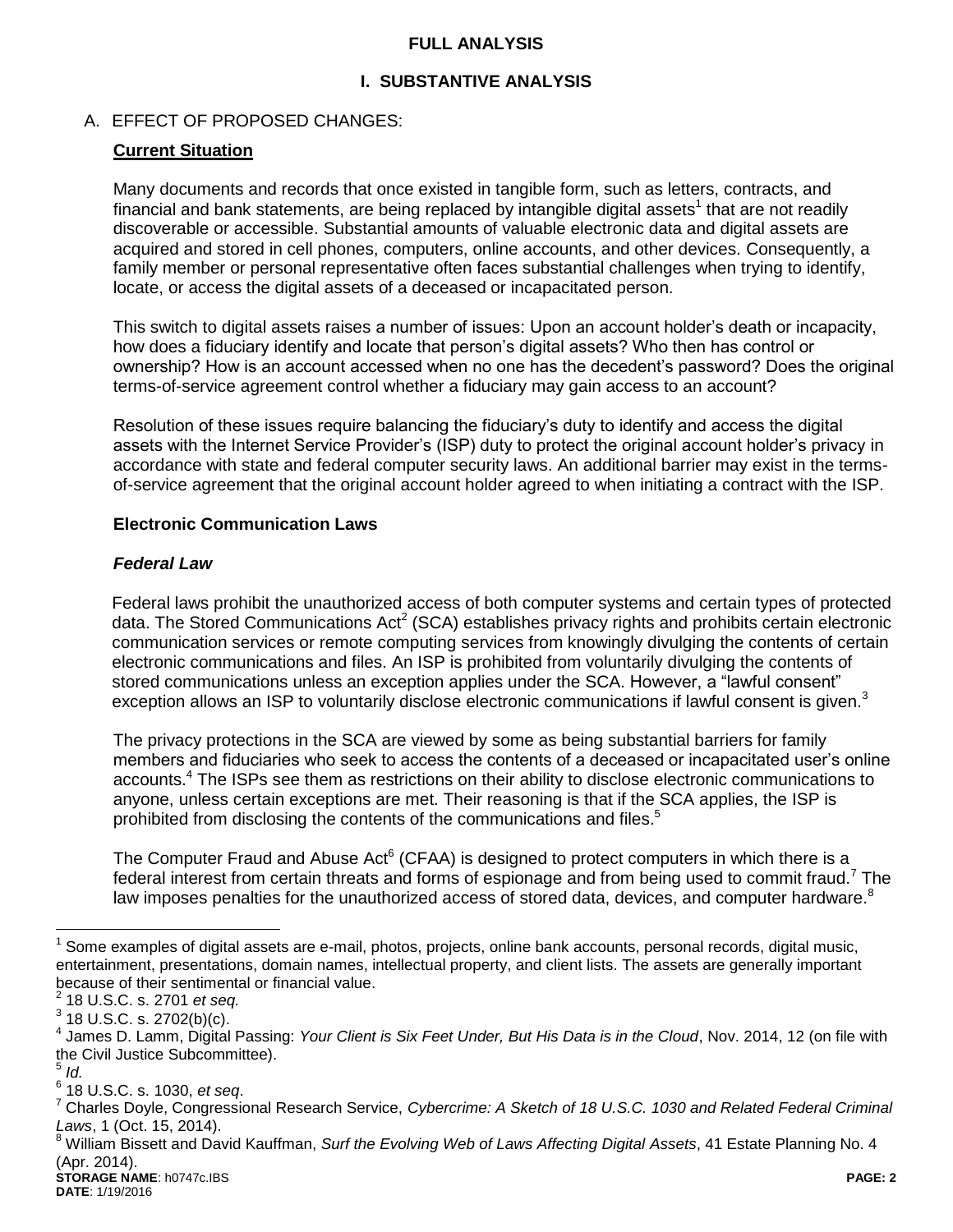The Department of Justice has stated that the CFAA is broad enough in scope to permit the federal government to prosecute a person who violates the access terms of a web site's terms-of-service agreement or usage policies.<sup>9</sup>

### *State Law*

Chapter 815, F.S., the "Florida Computer Crimes Act," and ch. 934, F.S., related to security of communications surveillance, address computer related crimes and the security of communications. These provisions are modeled after the federal SCA. Like the SCA, neither provision addresses the ability of a fiduciary to legally access, duplicate, or control digital assets.<sup>10</sup>

### **The Model Uniform Law**

Believing that legislation was needed to ensure that account holders and their fiduciaries retain control of digital property, the Uniform Law Commission developed and adopted the Uniform Fiduciary Access to Digital Assets Act in July 2014. Versions of the model act were introduced in numerous state legislatures in 2015. The Uniform Law Commission reconvened in 2015 to readdress the issue and produced a revised version of the model act for 2016. The bill is a state adaptation of the Revised Uniform Fiduciary Access to Digital Access Act, referred to as the Revised UFADAA.

### **Effect of the Bill**

The bill creates ch. 740, F.S., consisting of ss. 740.001-740.09, F.S., the "Florida Fiduciary Access to Digital Assets Act," (Act) to provide fiduciaries with the authority to access, control, or copy digital assets and accounts. The Act only applies to four types of fiduciaries: personal representatives, guardians, agents acting pursuant to a power of attorney, and trustees. These fiduciaries are already bound to comply with existing fiduciary duties. The provisions of the Act do not extend to family members or others who seek access to the digital assets unless they are a fiduciary.

The bill is also limited by the definition of "digital asset." The Act only applies to an electronic record in which an individual has a right or interest, and does not apply to the underlying asset or liability unless the asset or liability is itself an electronic record.<sup>11</sup>

#### **Definitions (Section 3)**

The bill creates s. 740.002, F.S., to define terms used in the Act. The majority of the terms are found in the Florida Probate Code and the Florida Power of Attorney Act, while others are adapted from federal statutes or the Revised UFADAA. Below are some of the most frequently used new terms in the bill:

- An "account" is as an arrangement under a terms-of-service agreement in which the custodian carries, maintains, processes, receives, or stores a digital asset of the user or provides goods or services to the user;
- "Catalogue of electronic communications" means information that identifies each person with which a user has had an electronic communication, the time and date of the communication, and the electronic address of the person;
- "Content of an electronic communication" is defined to mean information concerning the substance of an electronic communication which has been sent or received by a user; is in

 $\overline{a}$ 9 Lamm, *supra* note 4, at 10.

<sup>10</sup> The Real Property, Probate, & Trust Law Section of The Florida Bar, *White Paper: Proposed Enactment of Chapter 740, Florida Statutes*, 2, (2015) (on file with the Civil Justice Subcommittee).

**STORAGE NAME**: h0747c.IBS **PAGE: 3**  $11$  "Digital assets include electronically-stored information, such as: 1) any information stored on a computer and other digital devices; 2) content uploaded onto websites, ranging from photos to documents; and 3) rights in digital property, such as domain names or digital entitlements associated with online games. Both the catalogue and content of an electronic communication are covered by the term 'digital assets.'" *Id.* at 7.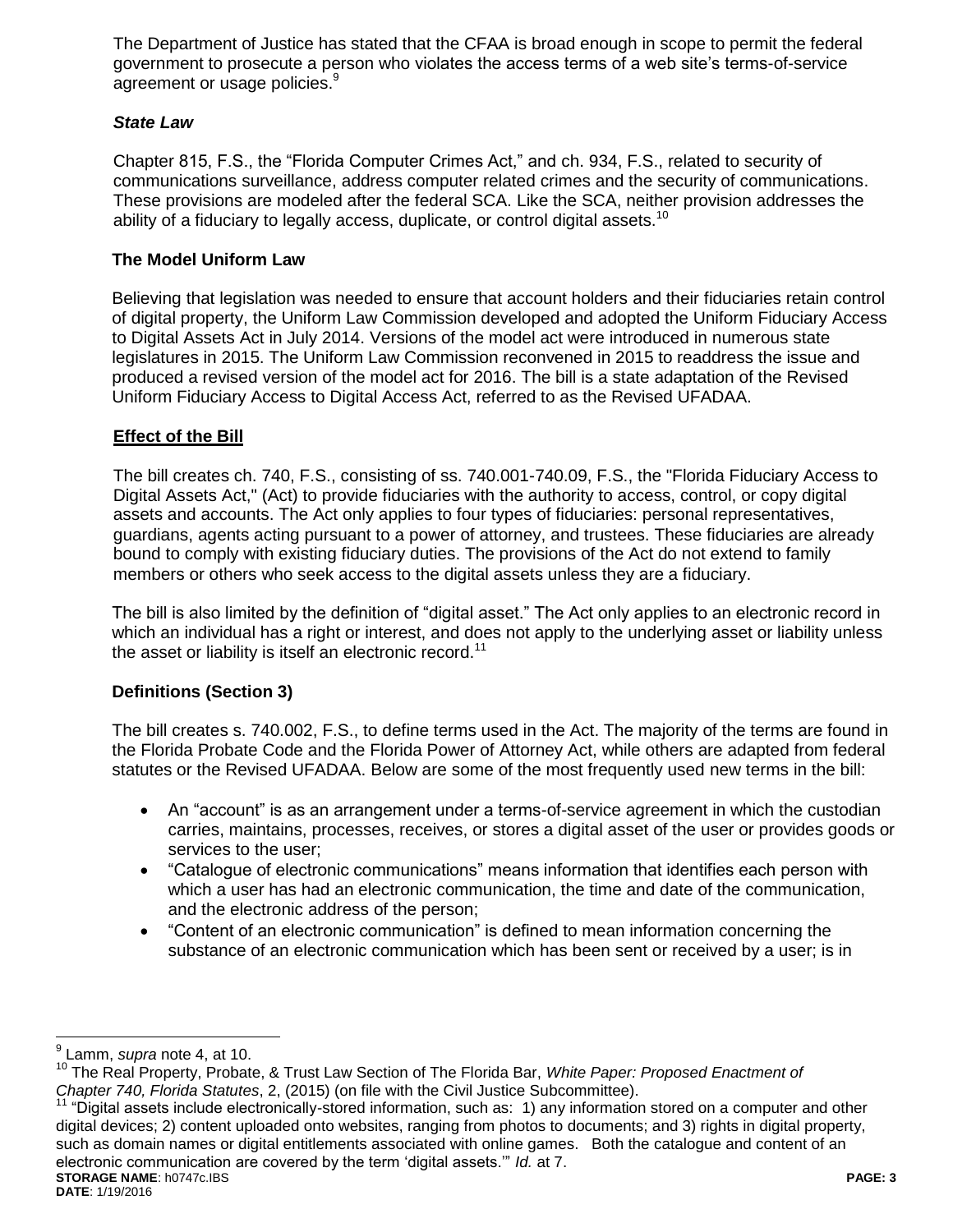electronic storage, or carried or maintained by a custodian; and, is not readily accessible to the public;<sup>12</sup>

- A "custodian" is defined as a person that carries, maintains, processes, receives, or stores a digital asset of a user, such as an ISP;
- A "designated recipient" is defined as a person chosen by a user through an online tool to administer digital assets of the user;
- A "digital asset" is defined as a record that is electronic but does not include the underlying asset or liability unless the asset or liability is a record that is electronic<sup>13</sup>;
- **•** "Electronic communication" has the same meaning as provided in federal law<sup>14</sup>; and
- "Online tool" means an electronic service provided by a custodian that allows the user, in an agreement separate and distinct from the terms-of-service agreement, to provide directions for disclosure or nondisclosure of digital assets to a third person.

# **A User's Direction for Disclosure of Digital Assets (Section 4)**

The bill creates s. 740.003, F.S., to establish a user's ability to direct disclosure of the user's digital assets and the order of preference for his or her direction. It is a three-tiered priority system.

The first priority is a user's online direction for a specific account. If a company provides an online tool for a user to designate a person to have access to his or her account upon death or incapacity, and the user takes advantage of the online tool, then the user's designation prevails over a contrary provision in the user's will or trust provided that the online tool allows the user to modify or delete a direction at any time. The user may direct the custodian to disclose or not disclose some or all of his or her digital assets, even the content of electronic communications.

The second priority is the user's direction contained in a valid will, trust, power of attorney, or other record if the user has not used an online tool to give direction or the custodian has not provided an online tool. If the user makes plans for disposing of his or her digital assets, then the law gives effect to that plan and the custodian of the digital assets is required to comply with the plan.

The third priority is the terms-of-service agreement that governs the account. If the user does not provide for the disposition of his or her digital assets, whether via an online tool or in an estate plan, the terms-of-service governing the account control.

# **Terms-of-Service Agreement is Preserved (Section 5)**

The bill creates s. 740.004, F.S., to provide that a terms-of-service agreement<sup>15</sup> is preserved and the fiduciary has no greater rights than the user has under the terms-of-service agreement. However, a fiduciary's access to digital assets may be modified or eliminated by a user, federal law, or by a termsof-service agreement if the user has not provided direction under newly-created s. 740.003, F.S.

 $\overline{a}$ 

<sup>&</sup>lt;sup>12</sup> In lay terms, this is generally understood to be the "inside of an envelope" or the subject line of an e-mail, the body of an e-mail or attachment, or the body of other types of electronic communications.

<sup>&</sup>lt;sup>13</sup> Based on this definition, a fiduciary's access to a digital asset does not mean that the fiduciary is entitled to "own" or otherwise engage in transactions with the asset; rather, the fiduciary has access to the electronically-stored information that constitutes the "digital asset." *White Paper*, *supra* note 10, at 7.

<sup>&</sup>lt;sup>14</sup> 18 U.S.C. § 2510(12) ("Electronic communication" means "any transfer of signs, signals, writing, images, sounds, data, or intelligence of any nature transmitted in whole or in part by a wire, radio, electromagnetic, photoelectronic or photooptical system that affects interstate or foreign commerce, but does not include: any wire or oral communication; any communication made through a tone-only paging device; any communication from a tracking device; electronic funds transfer information stored by a financial institution in a communications system used for the electronic storage and transfer of funds.")

**STORAGE NAME**: h0747c.IBS **PAGE: 4** <sup>15</sup> A "terms-of-service agreement" is defined in the bill as "an agreement that controls the relationship between a user and a custodian."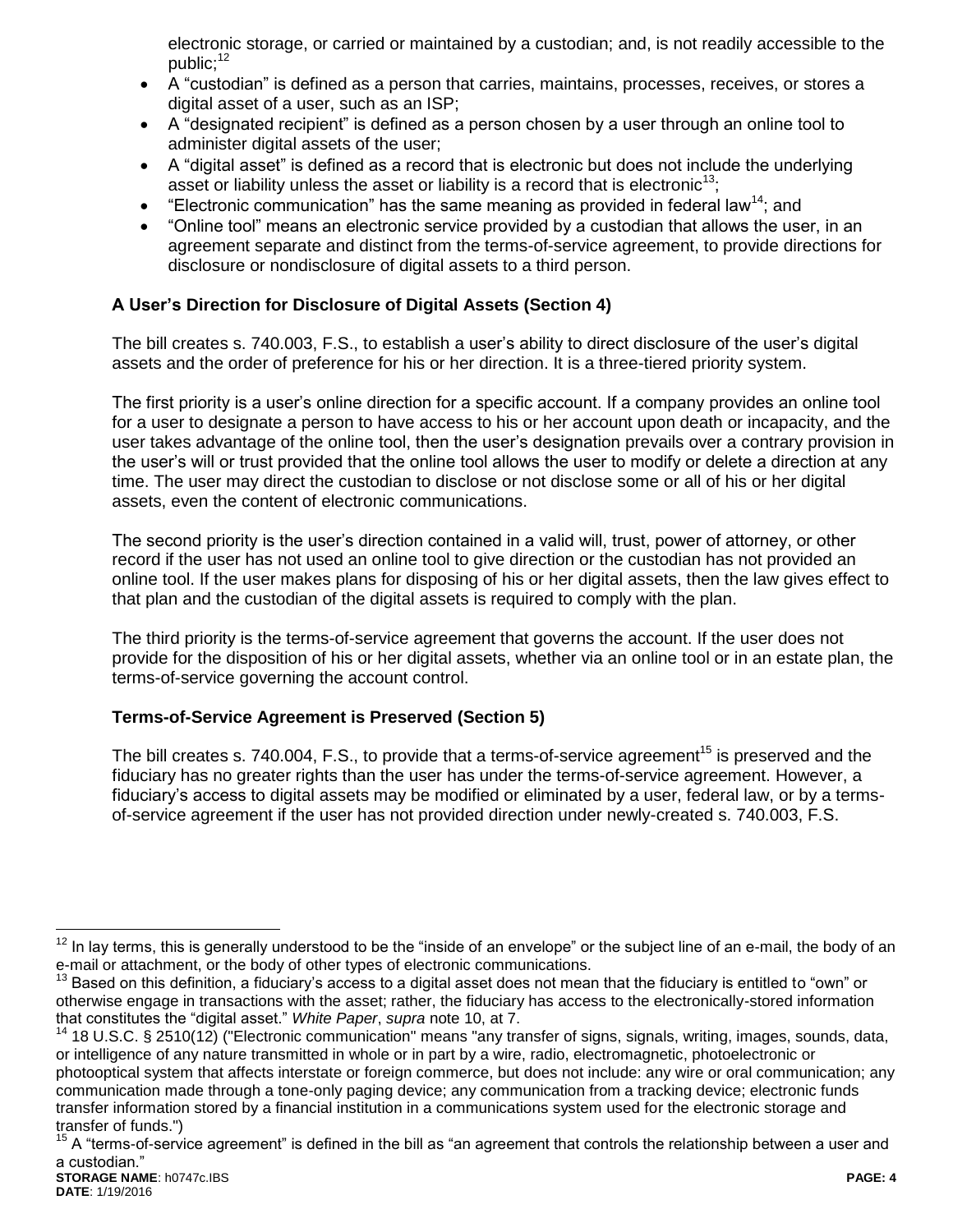# **Procedure for Custodians When Disclosing Assets (Section 6)**

Section 740.005, F.S., is created to provide three options to a custodian for disclosing digital assets. When a custodian discloses a user's digital assets, the custodian may:

- allow the fiduciary or designated recipient full access to the user's account;
- allow the fiduciary or designated recipient partial access to the account that is sufficient to perform necessary tasks; or
- provide the fiduciary or designated recipient with a copy in a record of the digital asset that the user could have accessed if he or she were alive.

If a user directs or a fiduciary requests a custodian to disclose some, but not all of the user's digital assets, the custodian is not required to disclose the assets if segregating the assets would be unduly burdensome. If the custodian believes that an undue burden exists, the custodian or the fiduciary may seek a court order to disclose:

- a subset of the user's digital assets;
- all of the digital assets to the fiduciary or designated recipient, or to the court for a review in chambers; or
- none of the user's digital assets.

A custodian may charge a reasonable administrative fee for the cost of disclosing digital assets, and a custodian is not required to disclose a digital asset that a user has deleted.

# **Four Types of Fiduciaries Covered (Sections 7—14)**

The bill creates ss. 740.006-740.04, F.S., to establish the rights of a personal representative, guardian, agent acting pursuant to a power of attorney, or trustee to access a user's digital assets. In general, fiduciaries will have access to a catalogue of the user's communications (the "outside of the envelope") but not the content (the "inside of the envelope"), unless the user consented to the disclosure of the content of the communication. Because the fiduciary has the same authority as the deceased user (no more and no less), the fiduciary is "authorized" by the deceased user as required under the two federal statutes (the SCA and CFAA) that prohibit unauthorized access.<sup>16</sup>

# *Disclosure of the Content of Electronic Communications of a Deceased User (Section 7)*

The bill creates s. 740.006, F.S., to establish the rights of a personal representative of a decedent to access the contents of an electronic communication of the user (the "inside of the envelope").<sup>17</sup> A personal representative may not access the contents of a decedent's electronic communications unless the user consented to or a court directs such access.

A custodian must disclose the content of an electronic communication if the personal representative provides:

- a written request for disclosure;
- a certified copy of the user's death certificate;
- a certified copy of the letters of administration or similar specified authority;
- a copy of the user's will, trust, power of attorney, or other record evidencing the user's consent to disclosure of the content of electronic communications unless the user provided direction in an online tool; and
- if the custodian requests, the personal representative must provide specified information that will identify the user's account, evidence linking the account to the user; or a finding by the court that the user had a specific account with the custodian; that disclosure of the contents would not violate the SCA or other federal law relating to privacy of telecommunication carriers' customer information; that the user consented to disclosure of the content; or disclosure of the content is reasonably necessary for the administration of the estate.

 $\overline{a}$ 

<sup>16</sup> *White Paper*, *supra* note 10, at 3.

**STORAGE NAME**: h0747c.IBS **PAGE: 5 DATE**: 1/19/2016  $17$  Newly-created s. 740.007, F.S., addresses disclosure of non-content and other digital assets of a deceased user.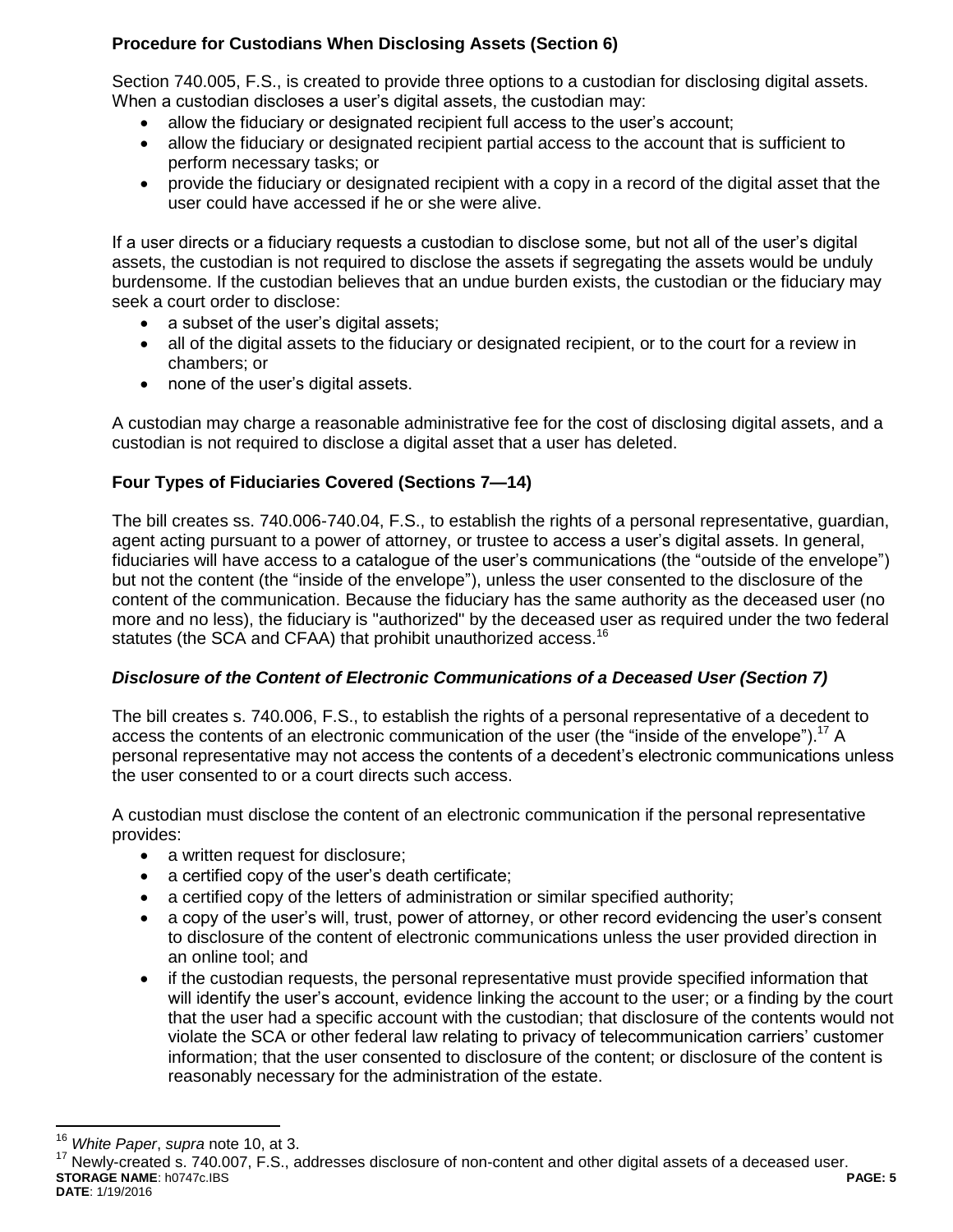# *Disclosure of Other Digital Assets of a Deceased User (Section 8)*

Section 740.007, F.S., is created to provide a personal representative default access to the catalogue, or "outside of the envelope," of electronic communications and other digital assets that are not protected by federal privacy laws.<sup>18</sup> A personal representative is permitted to access all of a decedent's other digital assets, excluding the contents of electronic communications, unless the deceased user prohibited disclosure or a court orders otherwise. The custodian must disclose a catalog of the user's electronic communications and the user's digital assets of the user if the personal representative provides:

- a written request for disclosure;
- a certified copy of the user's death certificate;
- a certified copy of the letters of administration or similar specified authority; and
- if the custodian requests, the personal representative must provide information that will identify the user's account; evidence linking the account to the user; an affidavit stating that disclosure is reasonably necessary for the administration of the estate; or a court order finding that the user had an account with the custodian or that disclosure of the digital assets is reasonably necessary for the administration of the estate.

# *Disclosure of Content of Electronic Communications of a Principal (Section 9)*

The bill creates s. 740.008, F.S., to provide that an agent acting pursuant to a power of attorney may access the contents of a principal's electronic communications if the authority is expressly granted by the principal and is not otherwise restricted by the principal or a court. The custodian is required to disclose the contents if the agent provides:

- a written request for disclosure;
- an original or copy of the power of attorney in which the authority over the content is expressly granted to the agent;
- a certification by the agent that the power of attorney is in effect; and
- if requested by the custodian, information assigned by the custodian to identify the principal's account or evidence linking the account to the principal.

# *Disclosure of Other Digital Assets of a Principal (Section 10)*

Section 740.009, F.S., is created to provide that an agent acting pursuant to a power of attorney granting specific authority over the digital assets or granting general authority to act on behalf of the principal may access a catalog of the principal's electronic communications and the principal's digital assets, but not the content of electronic communications, unless otherwise ordered by a court, directed by the principal, or provided by a power of attorney. The custodian is required to disclose the digital assets if the agent provides:

- a written request for disclosure;
- an original or a copy of the power of attorney which grants the agent specific authority over digital assets or general authority to act on behalf of the principal;
- a certification by the agent that the power of attorney is in effect; and
- if requested by the custodian, identifying information assigned by the custodian to identify the principal's account or evidence linking the account to the principal.

# *Disclosure of Digital Assets held in Trust when the Trustee is the Original User (Section 11)*

The bill creates s. 740.01, F.S., to provide that a trustee who is an original user may access any digital assets that are held in the trust, including the catalogue and the content of electronic communications, unless it is otherwise ordered by a court or provided in the trust.

**STORAGE NAME**: h0747c.IBS **PAGE: 6 DATE**: 1/19/2016  $\overline{a}$ <sup>18</sup> See "Electronic Communication Laws" section above.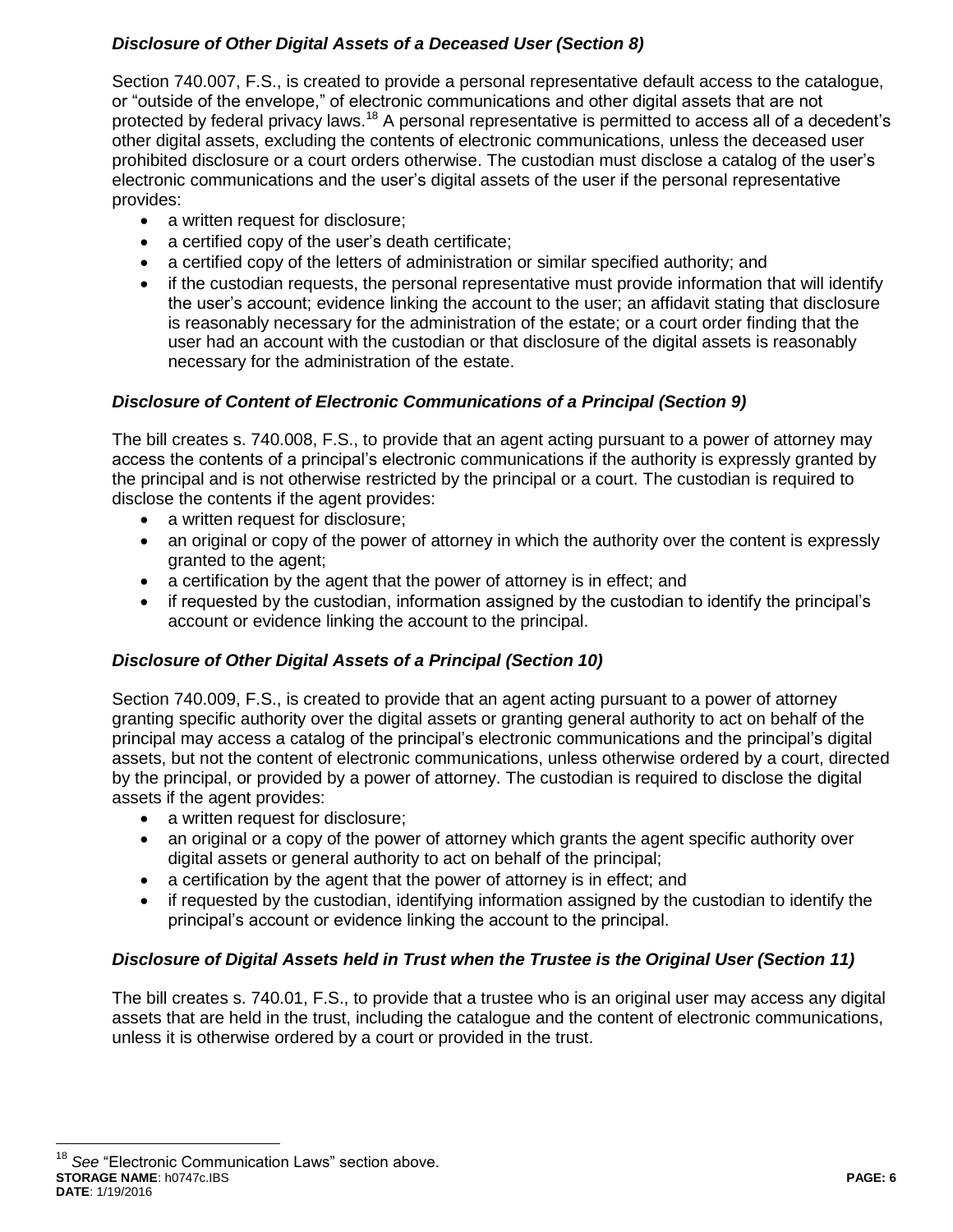# *Disclosure of Content of Electronic Communications Held in Trust When a Trustee is not the Original User (Section 12)*

The bill creates s. 740.02, F.S., to provide that a trustee, who is not an original user, may access the content of an electronic communication that was sent or received by an original or successor user and carried, maintained, processed, received, or stored by the custodian in the account of the trust if the trust instrument consents to the disclosure of the content to the trustee. A trustee's access may be limited by court order, at the direction of the user, or by the trust instrument. The custodian is required to disclose the contents if the agent provides:

- a written request for disclosure;
- a certified copy of the trust instrument or a certification of trust which includes consent to disclosure of the content to the trustee;
- a certification by the trustee that the trust exists and the trustee is a currently acting trustee; and
- if requested by the custodian, certain identifying information assigned by the custodian to identify the trust's account or evidence linking the account to the trust.

# *Disclosure of Other Digital Assets Held in Trust When the Trustee is not the Original User (Section 13)*

The bill creates s. 740.03, F.S., to provide that unless prohibited by a court, the user, or the trust instrument, a trustee who is not the original user may access the catalog of electronic communications and any digital assets, except the content of electronic communications, in an account of the trust. The trustee must supply the custodian with:

- a written request for disclosure;
- a certified copy of the trust instrument or a certification of trust;
- a certification by the trustee that the trust exists and that the trustee is a currently acting trustee; and
- if requested by the custodian, specified information assigned by the custodian to identify the principal's account or evidence linking the account to the principal.

# *Disclosure of Digital Assets to a Guardian of a Ward (Section 14)*

Section 740.04, F.S., is created to provide that a guardian is not authorized to access the contents of a ward's electronic communications unless the ward expressly grants consent to do so. A guardian is permitted, however, to access the ward's other digital assets pursuant to letters of guardianship or a court order, unless directed otherwise by a court or the user. The guardian must provide the custodian with:

- a written request for disclosure;
- a certified copy of letters of plenary guardianship of the property or the court order giving the guardian authority over the digital assets of the ward; and
- if requested by the custodian, specified information assigned by the custodian to identify the ward's account or evidence linking the account to the ward.

A custodian of the ward's digital assets may suspend or terminate the ward's account for good cause if requested to do so by a guardian with general authority to manage the ward's property. The request to suspend or terminate must be accompanied by a certified copy of the court order giving the guardian the authority over the ward's property.

# **Fiduciary Duty and Authority (Section 15)**

Section 740.05, F.S., establishes the legal duties of a fiduciary charged with managing digital assets. This includes the duties of care, loyalty, and confidentiality. Section 740.05(2), F.S., establishes the fiduciary's authority to exercise control over the digital assets in conjunction with other statutes. The fiduciary's authority is:

- subject to the terms-of-service agreement, except as directed in the online tool;
- subject to other laws, including copyright law;
- limited by the scope of the fiduciary's duties; and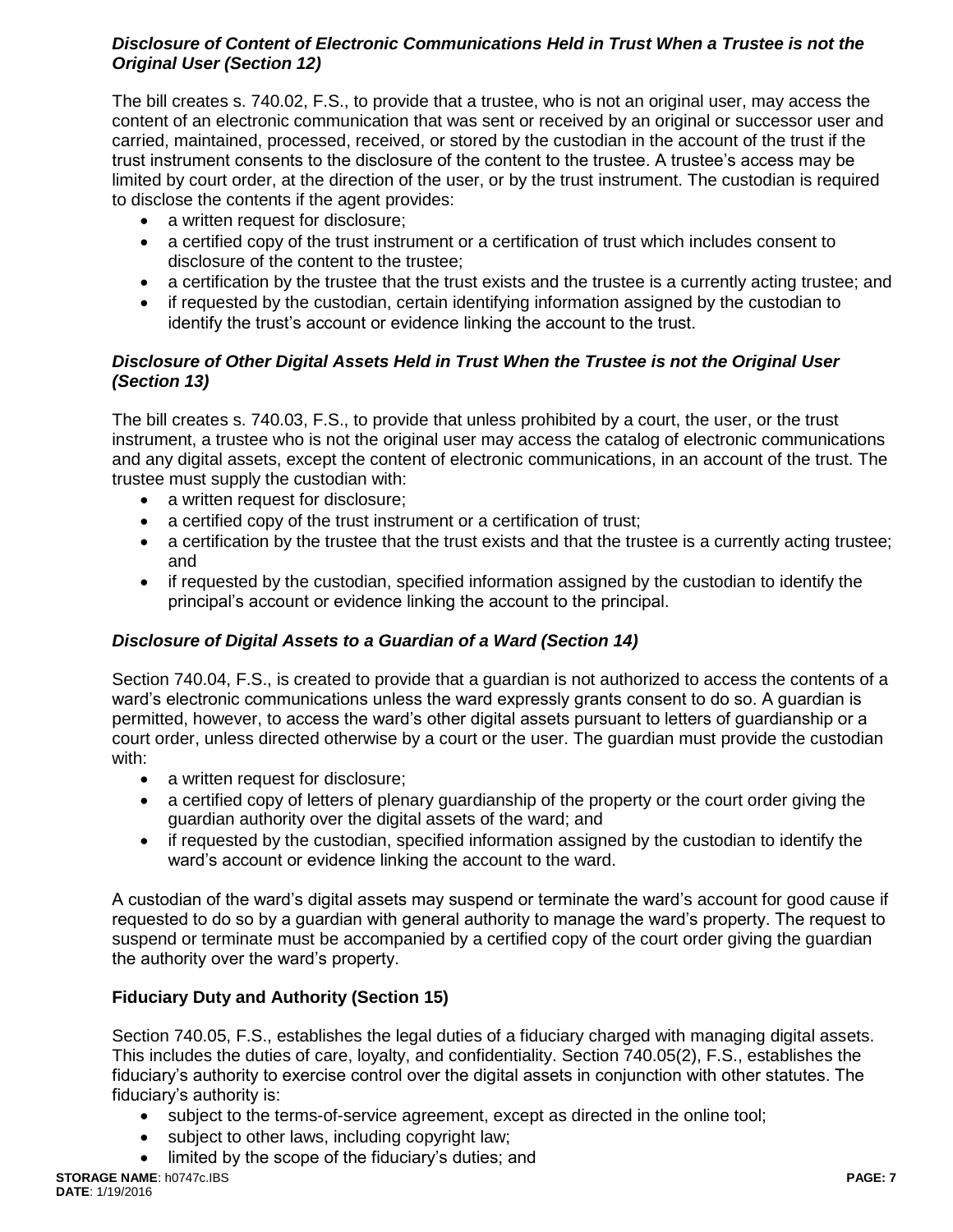may not be used to impersonate the user.

A fiduciary who has authority over the tangible personal property of a decedent, ward, principal, or settlor has the right to access any digital asset in which those persons had or has a right or interest if the digital asset is not held by a custodian or subject to a terms-of-service agreement. For purposes of any applicable computer fraud or unauthorized computer access laws, a fiduciary who acts within the scope of the fiduciary's duties is an authorized user of the property. A fiduciary who has authority over the tangible personal property of a decedent, ward, principal, or settlor has the right to access the property and any digital assets that are stored in it and is an authorized user for the purpose of computer fraud and unauthorized computer access laws.

A custodian is authorized to disclose information in an account to a user's fiduciary if the information is required to terminate an account used to access digital assets licensed to the user.

A fiduciary who requests that a custodian terminate a user's account must submit the request in writing, along with:

- a certified copy of the death certificate of the user, if the user is deceased;
- a certified copy of the letters of administration or other specified court orders; and
- if requested by the custodian, specified information assigned by the custodian to identify the ward's account or evidence linking the account to the ward, or a court finding that the user had a specific account with the custodian, identifiable by certain enumerated information.

### **Custodian Compliance and Immunity (Section 16)**

The bill creates s. 740.06, F.S., to provide that a custodian has 60 days to comply with a request from a fiduciary or designated recipient to disclose digital assets or to terminate an account. If the custodian does not comply, the fiduciary or designated representative may seek a court order directing compliance. An order directing compliance must contain a finding that compliance would not be in violation of 18 U.S.C. s. 2702, related to the disclosure of electronic communications or records.

A custodian may deny a request for disclosure or termination if the custodian is aware of any lawful access to the account after the custodian receives the fiduciary's request. The bill does not limit a custodian's ability to require a fiduciary or designated recipient from obtaining a court order that specifies that an account belongs to the ward or principal, specifies that there is sufficient consent from the ward or principal, and contains any findings required by law other than those required in the Act.

A custodian and its officers, employees, and agents are immune from liability for acts or omissions done in good faith and in compliance with the Act.

#### **Electronic Signatures in Global and National Commerce Act (Section 17)**

Section 740.07, F.S., is created to establish the relationship between the Act and the federal Electronic Signatures in Global and National Commerce Act,<sup>19</sup> noting where this Act does and does not modify, limit, or supersede federal law.

# **Applicability of the Act (Section 18)**

 $\overline{a}$ 

Section 740.08, F.S., created by the bill, provides that the powers granted by the Act to a fiduciary, personal representative, guardian, trustee, or agent applies regardless of whether such person's authority arose on, before, or after July 1, 2016 (the effective date of the bill). The bill also provides that

**STORAGE NAME**: h0747c.IBS **PAGE: 8 DATE**: 1/19/2016 <sup>19</sup> The Electronic Signatures in Global and National Commerce Act (ESIGN), 15 U.S.C. ss. 7001 et seq., is designed "to facilitate the use of electronic records and signatures in interstate and foreign commerce by ensuring the validity and legal effect of contracts entered into electronically." Bureau of Consumer Protection, Federal Trade Commission and National Telecommunications and Information Administration, Department of Commerce, *Report to Congress: Electronic Signatures in Global and National Commerce Act, The Consumer Consent Provision in Section 101(c)(1)(C)(ii)*, i (June 2001) [www.ntia.doc.gov/files/ntia/publications/esign7.pdf](http://www.ntia.doc.gov/files/ntia/publications/esign7.pdf) (last visited Dec. 14, 2015).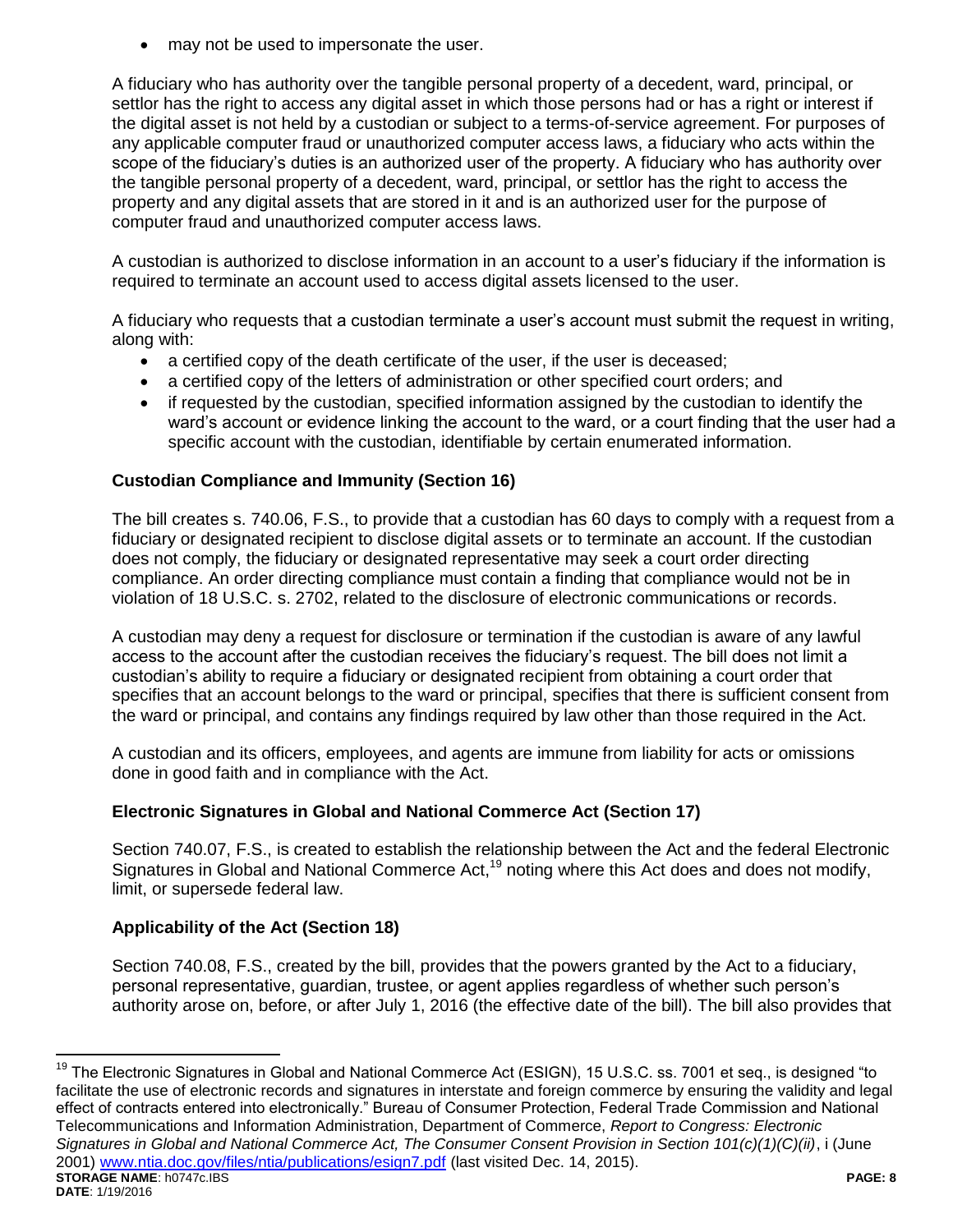the Act applies to a custodian if the user resides in this state or resided in this state at the time of the user's death.

The bill does not apply to a digital asset of an employer used by an employee in the ordinary course of the employer's business.

#### **Severability (Section 19)**

Section 740.09, F.S., is created to provide a severability provision that provides that if any provision is held invalid, the other provisions of the Act will remain in effect.

#### **Effective Date (Section 20)**

The bill provides an effective date of July 1, 2016.

#### B. SECTION DIRECTORY:

Section 1 creates ch. 740, F.S., consisting of ss. 740.001-740.09, F.S., to be entitled "Fiduciary Access to Digital Assets."

Section 2 creates s. 740.001, F.S., relating to the short title.

Section 3 creates s. 740.002, F.S., relating to definitions.

Section 4 creates s. 740.003, F.S., relating to user direction for disclosure of digital assets.

Section 5 creates s. 740.004, F.S., relating to terms-of-service agreement preserved.

Section 6 creates s. 740.005, F.S., relating to procedure for disclosing digital assets.

Section 7 creates s. 740.006, F.S., relating to disclosure of content of electronic communications of deceased user.

Section 8 creates s. 740.007, F.S., relating to disclosure of other digital assets of deceased user.

Section 9 creates s. 740.008, F.S., relating to disclosure of content of electronic communications of principal.

Section 10 creates s. 740.009, F.S., relating to disclosure of other digital assets of principal. Section 11 creates s. 740.01, F.S., relating to disclosure of digital assets held in trust when trustee is the original user.

Section 12 creates s. 740.02, F.S., relating to disclosure of content of electronic communications held in trust when trustee is not the original user.

Section 13 creates s. 740.03, F.S., relating to disclosure of other digital assets held in trust when trustee is not the original user.

Section 14 creates. s. 740.04, F.S., relating to disclosure of digital assets to guardian of ward.

Section 15 creates s. 740.05, F.S., relating to fiduciary duty and authority.

Section 16 creates s. 740.06, F.S., relating to custodian compliance and immunity.

Section 17 creates s. 740.07, F.S., relating to relation to Electronic Signatures in Global and National Commerce Act.

Section 18 creates s. 740.08, F.S., relating to applicability.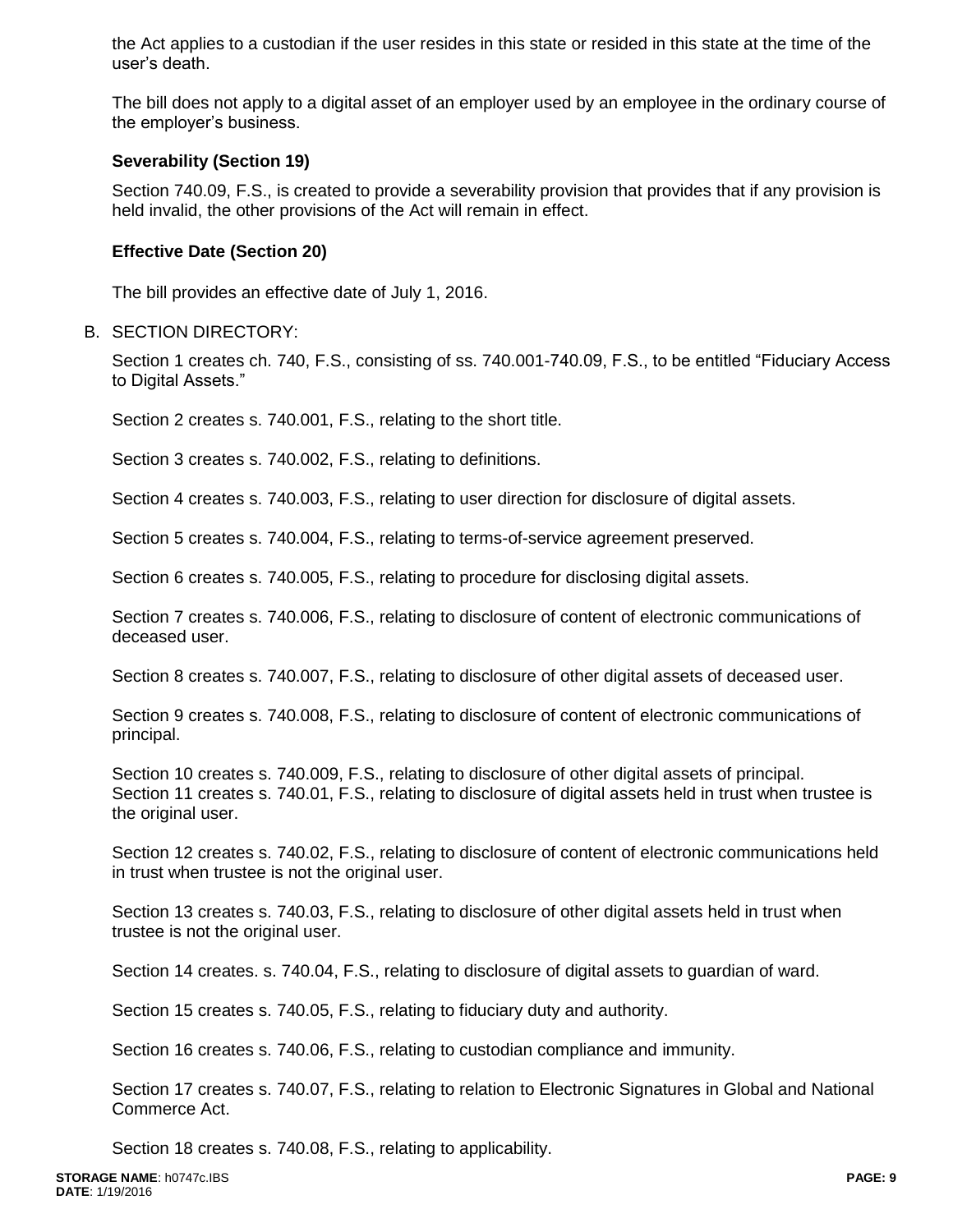Section 19 creates s. 740.09, F.S., relating to severability.

Section 20 provides an effective date of July 1, 2016.

# **II. FISCAL ANALYSIS & ECONOMIC IMPACT STATEMENT**

### A. FISCAL IMPACT ON STATE GOVERNMENT:

1. Revenues:

The bill does not appear to have any impact on state revenues.

2. Expenditures:

Provisions in the bill allowing application to the circuit courts for orders directing compliance, requests for disclosures segregating assets, assertions by custodians claiming selective disclosures impose an undue burden, and determinations requiring in camera review may increase the expenditure of judicial time and resources. However, these matters will be case-specific and any corresponding increase in judicial time or court workload is indeterminate.<sup>20</sup>

- B. FISCAL IMPACT ON LOCAL GOVERNMENTS:
	- 1. Revenues:

The bill does not appear to have any impact on local government revenues.

2. Expenditures:

The bill does not appear to have any impact on local government expenditures.

C. DIRECT ECONOMIC IMPACT ON PRIVATE SECTOR:

The bill does not appear to have any direct economic impact on the private sector.

D. FISCAL COMMENTS:

None.

# **III. COMMENTS**

# A. CONSTITUTIONAL ISSUES:

1. Applicability of Municipality/County Mandates Provision:

Not applicable. This bill does not appear to affect county or municipal governments.

2. Other:

The preemption doctrine is a principle of law which holds that federal laws take precedence over state laws, and as such, states may not enact laws that are inconsistent with the federal law. Under the Electronic Communications Privacy Act, or ECPA, a service provider, with few exceptions, may not divulge the contents of a communication without the "lawful consent" of the originator, addressee, intended recipient, or the subscriber.<sup>21</sup> Under the provisions of this bill, an online tool is created and controlled by the ISP that is separate from the terms of service agreement. This online tool allows the account holder or user to specifically "opt in" and grant permission to the fiduciary to access his or her digital assets. This affirmative act may be deemed to trigger the "lawful consent" exception to ECPA thus appearing to avoid conflict with the ECPA.

**STORAGE NAME**: h0747c.IBS **PAGE: 10 DATE**: 1/19/2016 20 <sup>20</sup> Office of the State Courts Administrator, 2016 Judicial Impact Statement, SB 494, p. 2 (Nov. 12, 2015) (on file with the Civil Justice Subcommittee). 18 U.S.C. § 2702(b)(3).